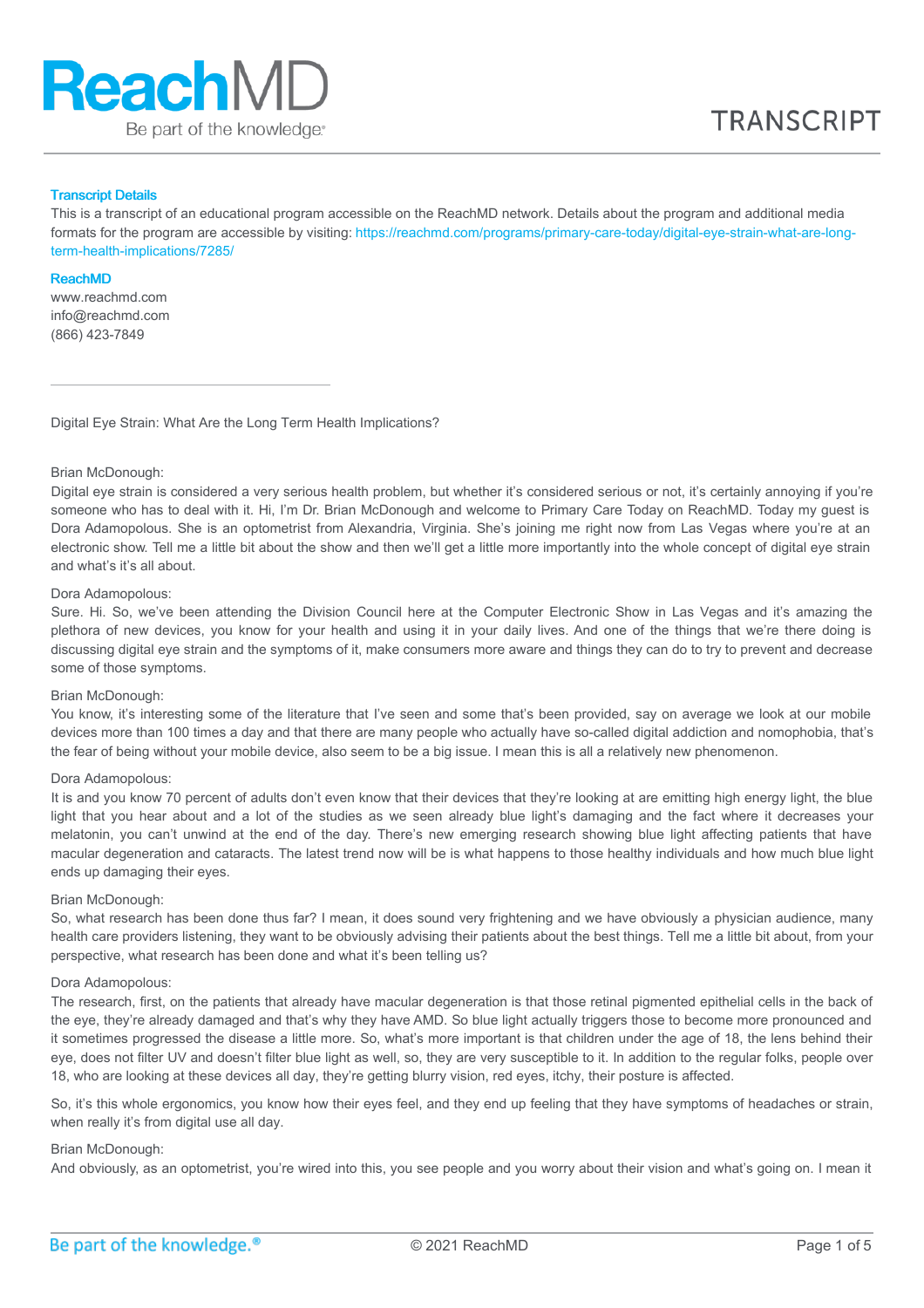# **ReachMD** Be part of the knowledge.

seems like there are certainly things we could cut back on. Many people are obsessed with their mobile phones, they look at them all time, but also a lot of people need to use them, they're addicted for a reason. They're consistently getting messages, their children text, so that's the way they're communicating with each other. What can we do? Do you try to reverse the trend? Are there ways to protect you, devices you could put on your mobile phone that help? What is there out there?

# Dora Adamopolous:

Yeah. It's really hard to stop using the device, as we all know, and you're right about that. So, some simple things we can do is just you know holding things further out, I know with a mobile device in your arms you tend to bring it really close, so you want a good arm's length from the screen. You want to adjust your devices so that contrast is reduced a little bit. Make sure your computer monitor's at eye level and kind of take a break from the computer. If you can remember 20, 20, 20, every 20 minutes take a 20 second break by looking 20 feet away and that causes you to blink and kind of give your eyes a visual break from the computer screen.

Additionally, there's lenses that have been developed to help block out some of the blue light. So, when you go in to see your regular eye care practitioner you can have your patient recommend or mention that they're getting these symptoms from digital eye strain and there are solutions for lenses, for prescriptions and without so that blue light can be blocked out.

# Brian McDonough:

So, there are steps you can take. I'm amazed, I was actually talking with a couple people of my age group, not my kid's age group, and when you really think about it the concept that people would prefer to be is typing messages to each other than just talking seems very bizarre when you really think about how difficult it is to type those quick messages.

# Dora Adamopolous:

Sure. And that's why it's important for parents to become educated, but as well as the physician, pediatrician, so we can mention this to our patients and say you know how often are you on a device? One out of four kids is actually on a device more than three hours a day and it's gone up quite a bit from years before. Again, what I mentioned before, we don't know the long-term effects for children yet. So, the more we can do with the research about blocking out the blue light, the more important that will be for their overall health.

Blue light is also from just natural lighting around the house, around school buildings, the LED lights, the compact fluorescent lamps that we have that we upgraded to instead of the incandescent lamps. Now, those are actually more blue light emitters, so we have to also be careful of that.

# Brian McDonough:

So, are we hurting ourselves making the progressive steps we are, things we think are positive. Are we actually leading to more problems?

# Dora Adamopolous:

Well, this is not a disease and it's not permanent, but it's causing enough discomfort and it affects a person's productivity at work or school. So, that's why by having these eyegonomic solutions that we talked about or getting computer eye wear specifically for the distance that you're working at, will help relieve some of the strain and let you be more productive.

# Brian McDonough:

I think many of us in practice have seen exactly what you're talking about though, people coming in with neck pain, shoulder pain, back pain, and you find out where they work and the setup of where they work, and how bad it is for so many hours that ergonomically it doesn't make any sense. That is problematic. At the show you're at, are they addressing any of these issues? Are you seeing more attention being paid to it?

# Dora Adamopolous:

Yes. More attention to each person monitoring their own health biometrics, but also the work setup. So, a lot of standing desks. We actually saw somebody today who was on a treadmill with a desk on top, so they could actually walk while their typing. You know, the big balls can sit on to relieve their back strain. So, they are addressing how you sit during the day and what you can do to make yourself more mobile and making yourself more mobile, will also cause you to look away from the screen and give your eyes a break as well.

#### Brian McDonough:

If you're just tuning in, you're listening to Primary Care Today on ReachMD. I'm your host Dr. Brian McDonough. My guest today is Dr. Dora Adamopolous. She's a medical advisor to Division Council. She's an optometrist from Virginia who's actually joining us from Las Vegas now at an electronic show where many of the things we're talking about are being discussed and looking at different options. Is this a health related show or is it all sorts of electronics?

Dora Adamopolous: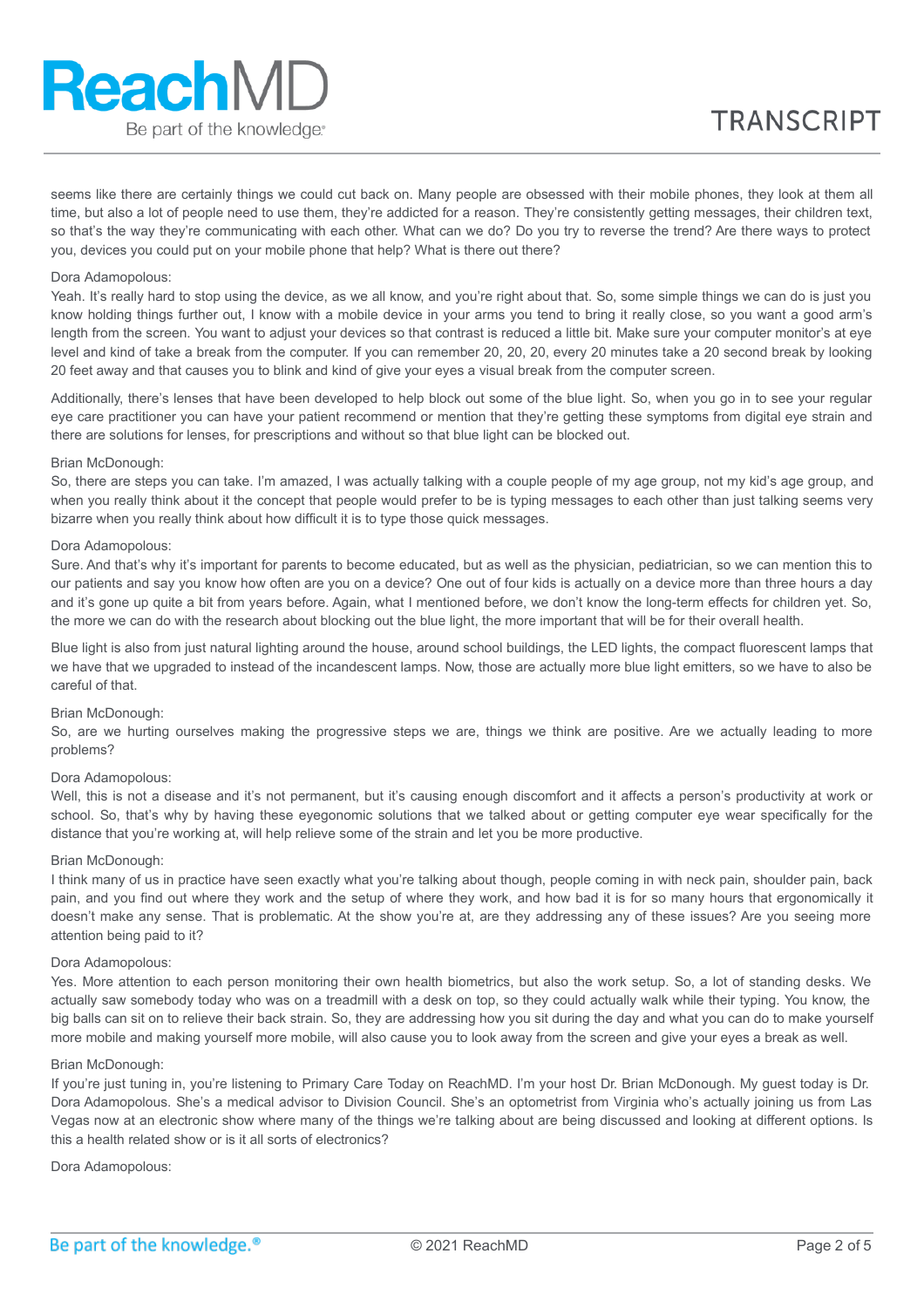Oh, it's all sorts electronics. They actually have divided it up into two sections. So, the one that we're in primarily, lots of health devices, from measuring your blood pressure, your BMI, all the way to holograms and 3-D printing. And then the other section of the show is all the cool car things that people love to look at.

# Brian McDonough:

Well, getting on the health side, which I'm sure you're paying attention to, even outside of the vision area, what are some things that you've seen that could potentially be impacting patient care and having a positive affect?

# Dora Adamopolous:

A lot of virtual reality, meaning a way to log in and speak to doctors without having to actually visit an office. So, instead of people Googling answers to their questions, there's different companies that provide you services or apps where people can actually reach a practitioner. But I think that's kind of the new thing that a lot of these developers that are working on.

#### Brian McDonough:

It's funny you mention that, and this is totally unrelated and people listen to this show know I still work in clinical care and I'm involved in my hospital, and one of the things that we were talking about today was in the town where I practice, the city where I practice, there isn't that great access to psychiatry and dermatology. They are two of the areas where the offices seem to be filled, it's limited. It's hard to get appointments for our patients, and one of the things that came up in just a casual conversation was the use of electronics to basically allow people to have a derm visit electronically through a camera. A psych visit, you know you could skype or use some sort of technology. I guess that's what you're getting at?

# Dora Adamopolous:

Correct. And they have actually secure web conferencing, basically, so it's still HIPAA compliant and that way patients are more apted to visit the doctor virtually versus having to sit in a waiting room especially if it's for a psychiatric matter. So, these developers felt that was something that is going to work well in the future.

# Brian McDonough:

And of course we're talking today about digital eye strain and issues surrounding it and basically 61 percent of people admit that they experience digital eye strain at some point and that is a condition that includes dry irritated eyes, blurred visions, headaches as well as back and neck pain. What are some of the steps you can take clinically if those things are happening? Obviously what you want to do is limit the exposure, as you're saying, to the irritants, but as far as patients when you see them, what are some of the things you suggest for them once they're already in the grips of it? Is it just staying away from the offending agent or are there medications, drops, things they should do?

## Dora Adamopolous:

Sure. A non-preservative or preservative-free, artificial tears are helpful because those you can use a little more frequently during the day when you're on your computer and it helps relieve some of the dryness and burning and actually causes you to stop typing and take a break and put the drops in. Most patients though just don't find time during the day to do that. So, we tell our patients, you know, at least try to get two drops in, one in the morning and one in the afternoon, and at least you get that lubrication in the eye and really recommending those eye breaks during the day.

# Brian McDonough:

You obviously have an opportunity to deal with people and train and talk with them about vision. For young children now, and we're talking about issues surrounding digital eye strain, if you had to give three or four tips for physicians and other healthcare providers to talk to their patients about, parents with young kids, the best ways to avoid eye strain and eye problems, what would three or four of the things be that you would tell kids to do?

#### Dora Adamopolous:

Sure. One would be limit the usage of the device, depending on the age, and that would be a parent decision as to what they feel is important, but when they're young, they need to be outside and they need to be doing other things other than being on devices. The other thing is to limit the exposure to these devices, you know one to two hours before bedtime, because that affects their melatonin levels. They're unable to unwind and then go to bed. Those are my top two really, limiting exposure and end of the day.

# Brian McDonough:

There's been a lot of talk, in fact a number of different studies that have come out in recent weeks and I know Division Council is probably on top of this as well, about using the different devices, electronic devices as opposed to the old paperback novel and the challenges there. Clearly, if somebody is reading before they go to bed and you're saying you're getting that stimulation, you're impacting melatonin, is that problematic?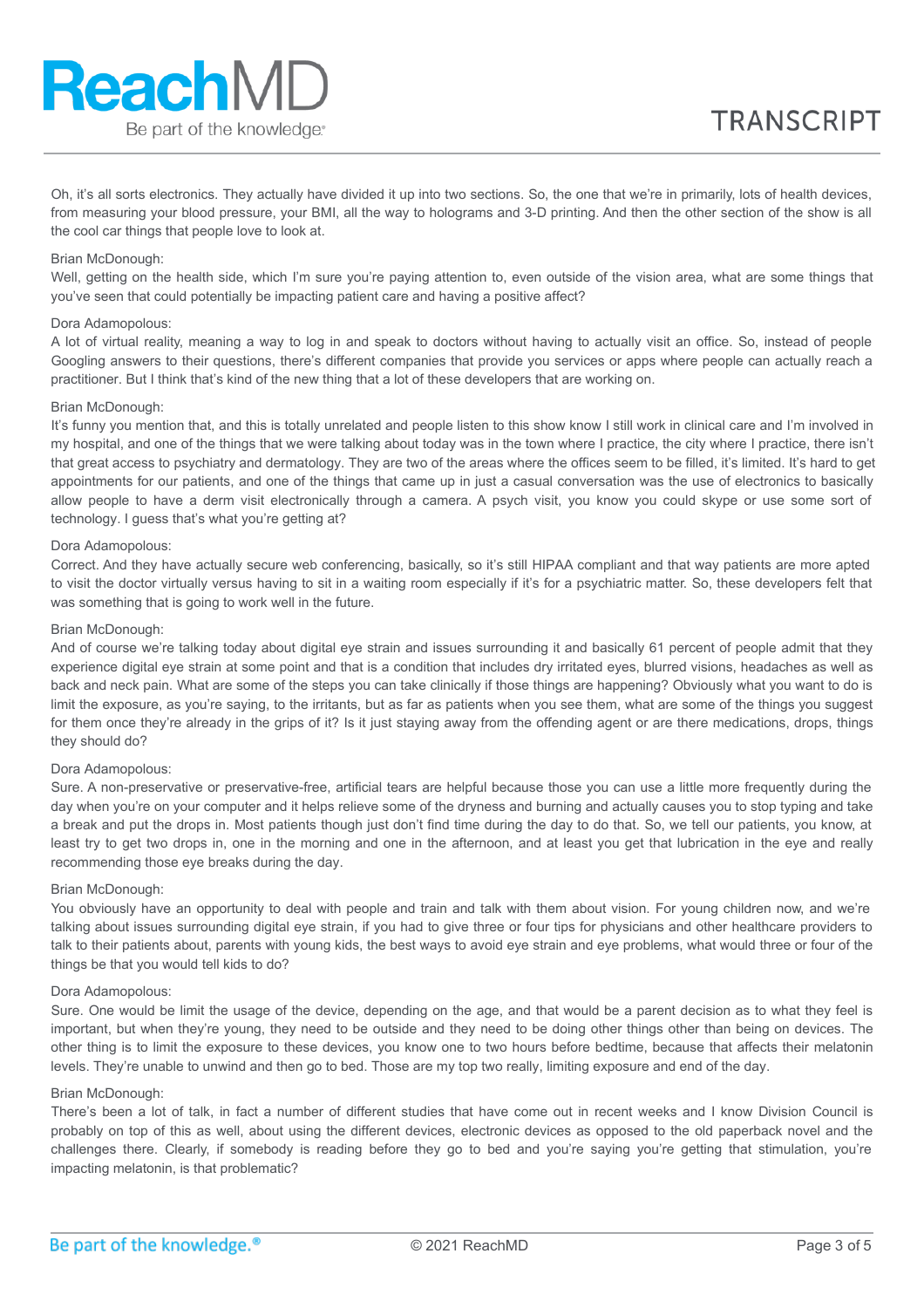# Dora Adamopolous:

Yes, it is. And that affects adults and children equally. So, honestly at the end of the day, a good paperback book is the best to read for adults or children. You can definitely have nonprescription or prescription blue blocking lenses because they will really help decrease that blue light going in, but no, those good old paper books are still the best.

#### Brian McDonough:

And are there times of the day you suggest you use these things for reading or is it better just to use the paper books all the time?

#### Dora Adamopolous:

All the time is difficult just due to the nature of everyone's lifestyle. So, the paper books by that nightstand at the end of the day would just definitely alleviate not having any blue light coming out at you and it will help you sleep better.

#### Brian McDonough:

We only have about three minutes left in the program. We've talked about a lot of things, are there any areas that I did not touch on that you think are important for our audience?

# Dora Adamopolous:

No. I think we covered on a lot of important statistics. You know 60 percent of people experiencing digital eye strain and not realizing that, five or more hours a day in front of a device, that's a lot and most of the times it's up to eight and nine. You know, 70 percent of adults don't know that electronics emit blue light. That's an important statistic. And people just need to be aware of it, what the symptoms are, and then go to their eye care practitioner and find out more about it. They can also visit the visioncouncil.org and there's a lot of information about the report they released and also more about the symptoms and treatment plan.

#### Brian McDonough:

Have you been hearing issues with healthcare providers talking about the challenges of using now the electronic medical record, the fact that the patient after patient, day after day, they may be typing on a computer screen whereas at one time they were writing on a paper chart, has that been an area of concern with healthcare providers?

#### Dora Adamopolous:

Sure. Definitely. I hear all kinds of complaints like that. You know, I miss the good old paper chart days myself, and most doctors wear some sort of eye wear, typically, so they when they go to their eye checkups, they can ask for a blue blocking anti-reflective treatment on their lenses to help reduce some of that blue light and again, remembering to blink and just do the best they can to get through those charts.

#### Brian McDonough:

So, if you're looking for the blue blocking anti-reflective, does that have any negative affect as far as vision for you know people if they're out in the sun or they're driving their car, that sort of a thing or is it all positive?

#### Dora Adamopolous:

Oh, all positive. All those will help reduce glare especially in the elderly, especially in patients who have cataracts. So, the blue blocking anti-reflective is very good with that and it helps you have more clarity, more contrast in the world around you.

#### Brian McDonough:

Is that something that would be expensive for patients if you said I want you to do this, when you get your glasses, I want you to ask for blue blocking anti-reflective, is that an expense of addition to us?

#### Dora Adamopolous:

No. That's a good question. No. Expense, it varies and you can look at different optical places, different eye care practitioners, their optical department can have it and there's different forms of that and different companies can provide different choices for the patients, but just like we don't have one pair of shoes for everything, we can't really rely on one pair of glasses to carry us through the day.

#### Brian McDonough:

So, you might want to have that option, you want to work on those things.

# Dora Adamopolous:

Right.

# Brian McDonough:

We're talking with Dr. Dora Adamopolous. We're talking about digital eye strain, about 30 seconds, 35 seconds left in the program. The one last question I wanted to ask you is, I don't think a lot of kids, as you said, are going to stop texting. A lot of adults aren't going to